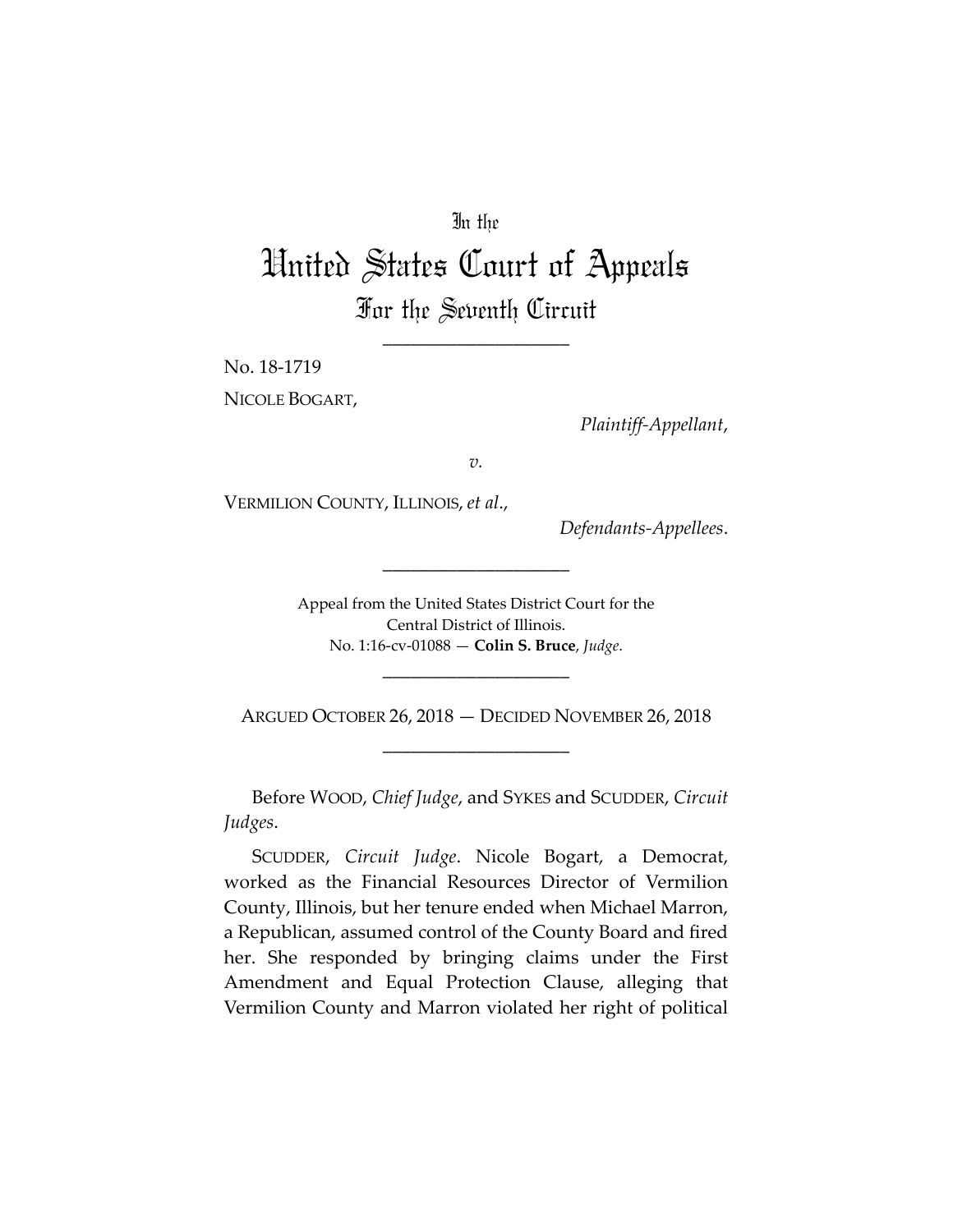affiliation and engaged in political retaliation. The district court dismissed the equal protection claim as duplicative of the First Amendment claim, and, after finding that the substantial fiscal and budgetary responsibilities of Bogart's position fit within the *Elrod-Branti* exception to political patronage dismissals, granted summary judgment for the defendants on her First Amendment claim. We affirm.

**I** 

In July 2007 Vermilion County hired Bogart as its Financial Resources Director. Bogart, herself a Democrat, replaced the prior Financial Resources Director who had ties to the Republican Party and was fired shortly after a Democrat ousted the then-Republican Board Chairman in 2006.

At the time it hired Bogart, the County had in place a written description of responsibilities of the Financial Resources Director. The description explained that the Director "[r]eports to and performs work at the direction of the County Board Chairman and assists the Finance Committee in their meetings and ensures that information about the County's finances is available to board members," "[d]evelops both long and short-range financial plans involving revenue and expenditure projects," "[c]onducts budget preparation, review, and control," and "[e]xercises on-going budget analysis by tracking expenditures and reviewing requests for line item transfers." In her deposition testimony, Bogart confirmed that she performed many of the responsibilities delineated in the written job description.

In 2012 several Republican candidates won election to the County Board, giving Republicans majority control and thus the power to select the Chairman for the first time during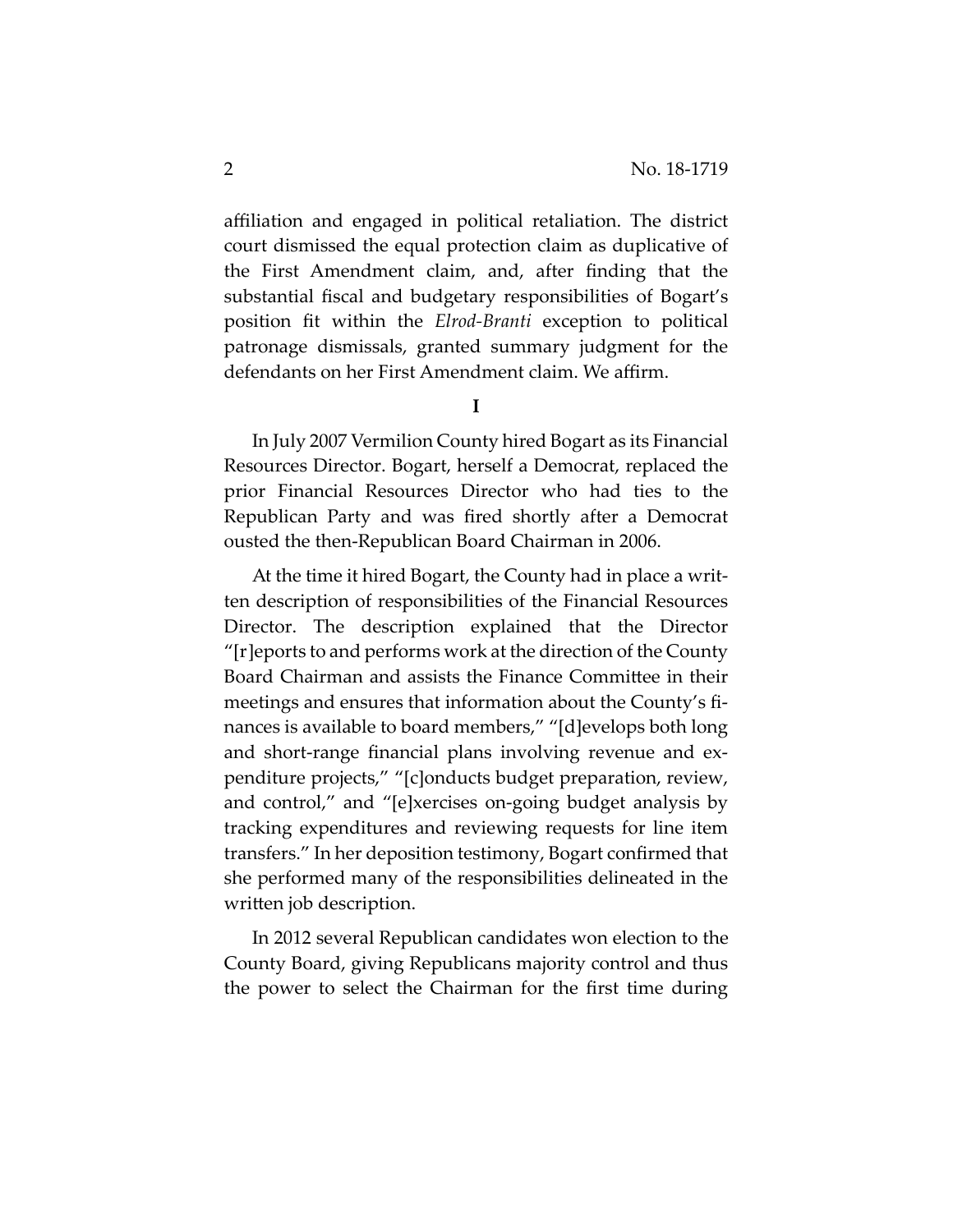Bogart's tenure. The newly-selected Republican Chairman, Gary Weinard, served from 2012 to 2014. At the outset of his tenure, Weinard asked Bogart to prepare a description of her responsibilities as the Financial Resources Director. Several of the responsibilities she listed in her written response mirrored those in the County's formal job description. For example, Bogart wrote that she "[c]onducts budget preparation, review and control," "[p]repares the fiscal year budget for public review and adoption," "[c]reates 23 of the County's 109 budgets and monitors them monthly," "[a]nalyzes all 109 budgets and communicates concerns, changes and historical data to Chairman of the Board, Chairman of the Finance Committee and Auditor," and "[s]crutinizes expenditures, [and] continually seeks out savings and revenue opportunities."

According to Bogart, several Republican Board members urged Weinard to fire her because she was a Democrat. Weinard never did so. In December 2014, however, Weinard resigned and Michael Marron, a Republican, became Chairman. Within a month, Marron fired Bogart.

Bogart responded by bringing suit under 42 U.S.C. § 1983 against Marron and Vermilion County. She alleged that defendants' firing her constituted political retaliation and discrimination in violation of the First Amendment and Equal Protection Clause.

The district court dismissed Bogart's equal protection claim as duplicative of her First Amendment claim. At the close of discovery, the district court then granted Vermilion County and Marron's motion for summary judgment on Bogart's First Amendment claim, reasoning that her job as the County's Financial Resources Director entailed substantial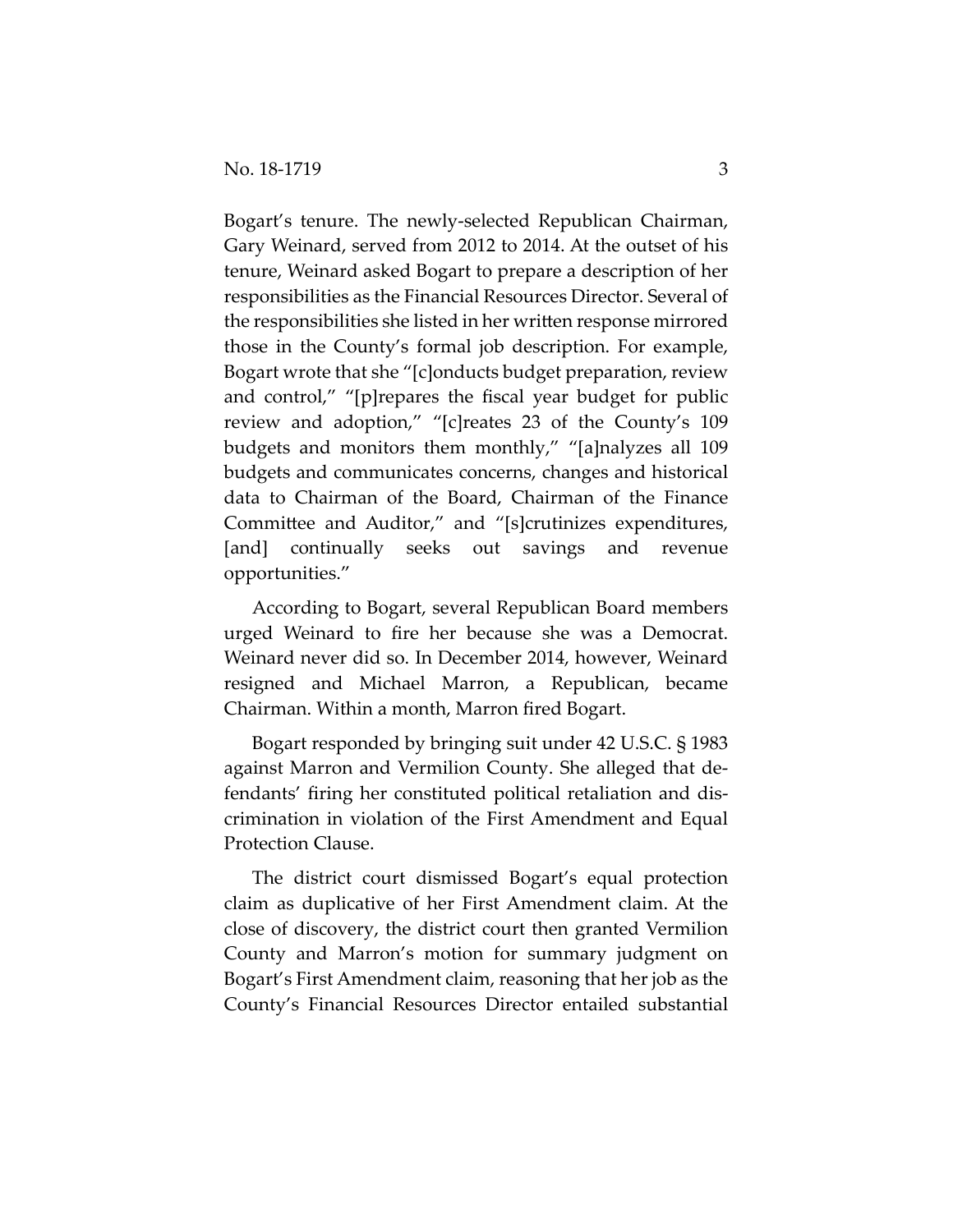policymaking authority and discretion and thus fit within the exception to the First Amendment's general ban on political patronage dismissals. Bogart now appeals those determinations.

## **II**

## A

In two companion cases, the Supreme Court held that, while public employers cannot condition employment on an individual's political affiliation, an employee's First Amendment right of political association leaves room for employers to dismiss employees in positions where political loyalty is a valid job qualification. See *Elrod v. Burns*, 427 U.S. 347, 372 (1976); *Branti v. Finkel*, 445 U.S. 507, 516 (1980). And so emerged the so-called *Elrod-Branti* exception to political patronage dismissals. The Federal Reporter contains many illustrations of how this exception applies (or not) to particular dismissals. See, *e.g.*, *Embry v. City of Calumet City*, 701 F.3d 231 (7th Cir. 2012); *Allen v. Martin*, 460 F.3d 939 (7th Cir. 2006); *Riley v. Blagojevich*, 425 F.3d 357 (7th Cir. 2005); *Garcia v. Kankakee Cnty. Housing Authority*, 279 F.3d 532 (7th Cir. 2002); *Tomczak v. City of Chicago*, 765 F.2d 633 (7th Cir. 1985). This precedent supplies the controlling framework here.

The overarching inquiry under the *Elrod-Branti* exception is whether the public employer can show that "party affiliation is an appropriate requirement for the effective performance of the public office involved." *Branti*, 445 U.S. at 518; see also *Elrod*, 427 U.S. at 367 (explaining that patronage dismissals may help ensure "that representative government not be undercut by tactics obstructing the implementation of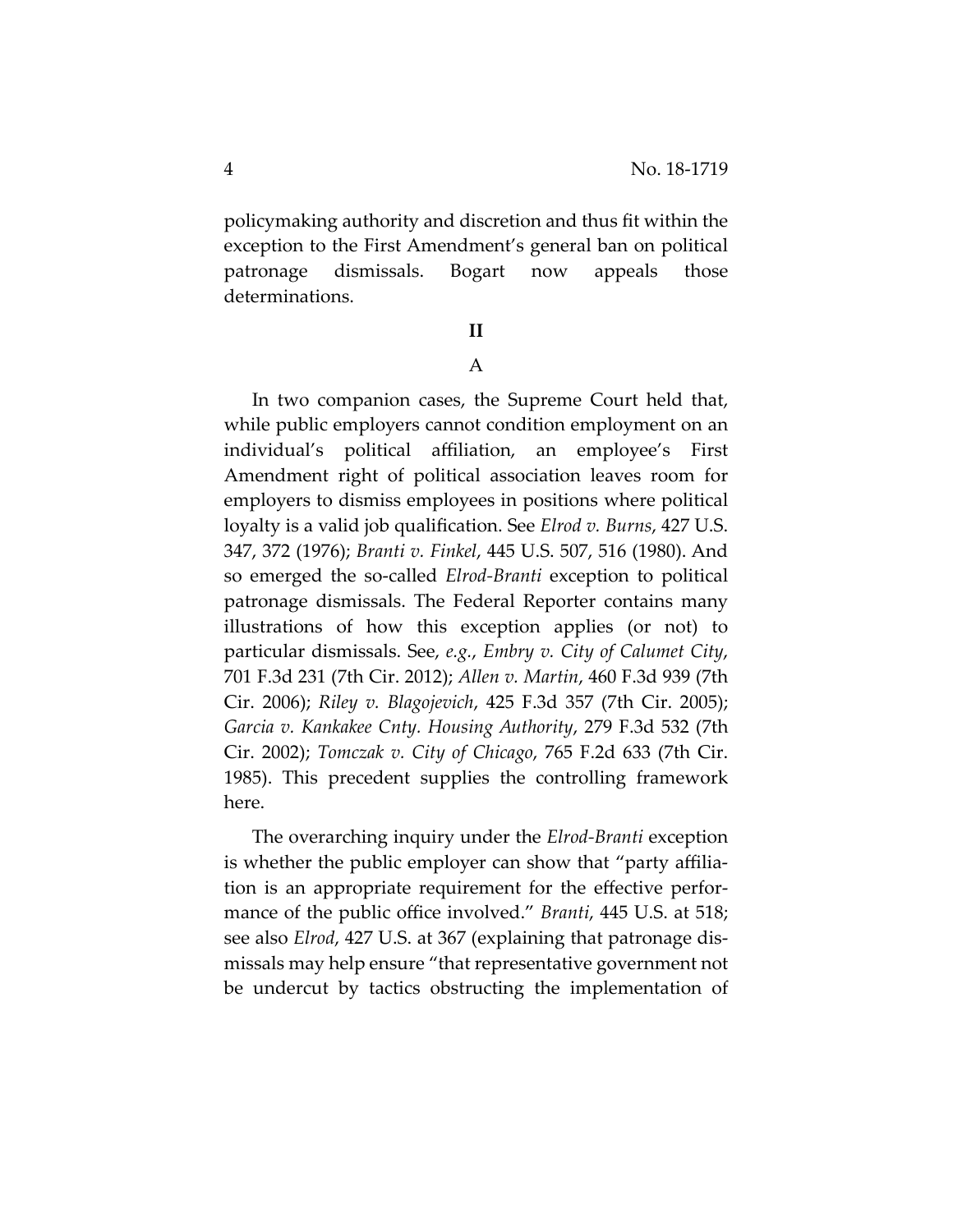policies of the new administration, polices presumably sanctioned by the electorate"). "[T]his could be either because the job involves the making of policy and thus the exercise of political judgment or the provision of political advice to the elected superior, or because it is a job (such as speechwriting) that gives the holder access to his political superiors' confidential, politically sensitive thoughts." *Riley*, 425 F.3d at 359 (citing *Elrod*, 427 U.S. at 367–68 and *Branti*, 445 U.S. at 518).

Our focus, then, is on whether the job in question entails substantial policymaking responsibility, meaningful discretion to implement the policy goals of elected officials, or a need to maintain the confidentiality essential to enabling robust deliberations entailing disagreement and incorporating political objectives. See *Allen*, 460 F.3d at 944; *Embry*, 701 F.3d at 235–36.

Determining whether a particular job fits within the *Elrod-Branti* exception can lead to "excessive litigation in the turnover between opposing political administrations," and further, may encourage "incumbent public employees [to] protect[ ] their jobs by simply neglecting particular responsibilities." *Allen*, 460 F.3d at 944 (citing *Riley*, 425 F.3d at 361). To mitigate these risks, we "focus on the inherent powers of the office as presented in the official job description," while also looking at "how the description was created and when, and how often, it was updated." *Id*.

Indeed, unless the plaintiff demonstrates that the job description bears "some systematic unreliability" or "has been manipulated in some manner by officials looking to expand their political power," our examination begins and ends there. *Id*. This approach enables incoming political leaders to determine, without the need for a protracted inquiry, which jobs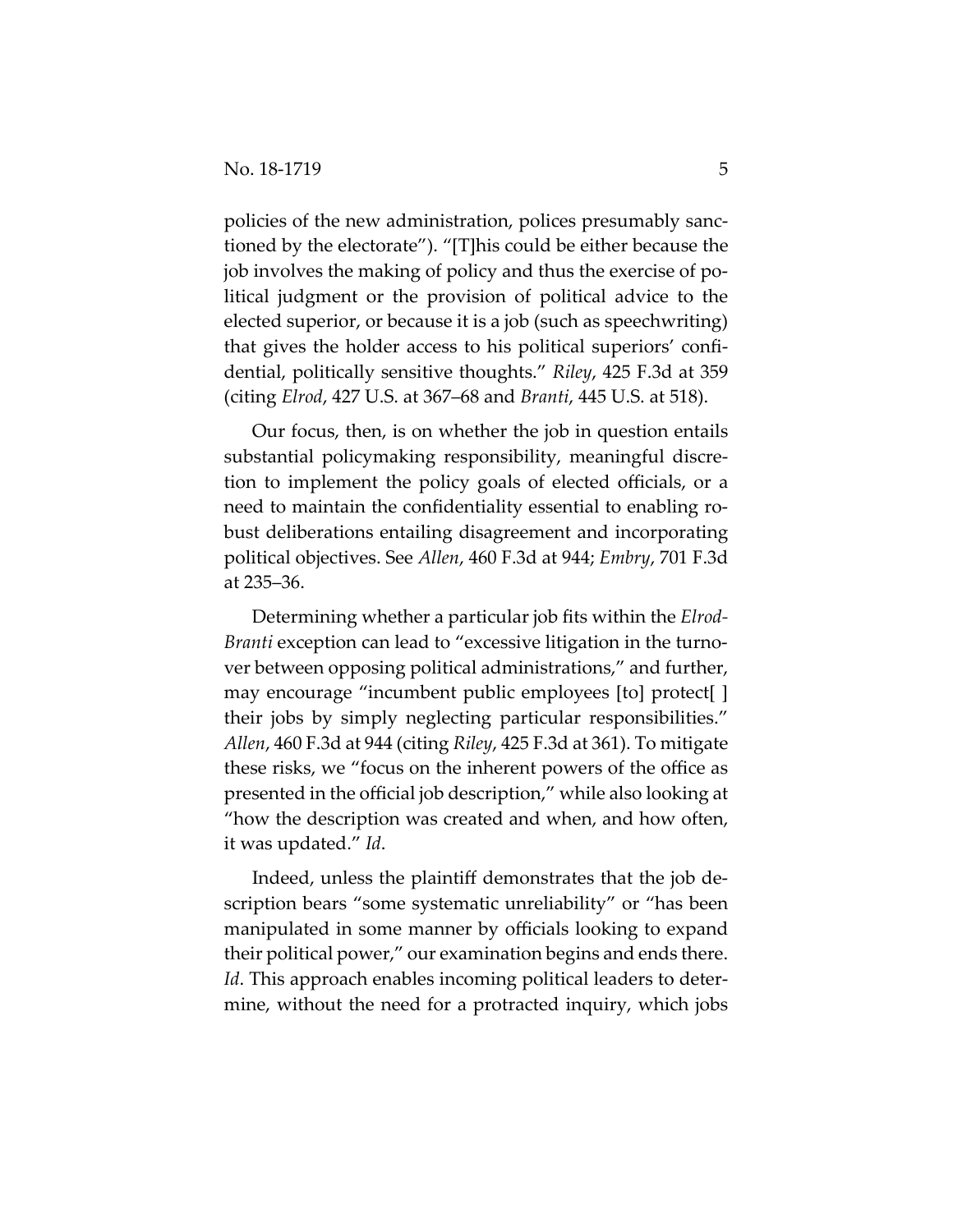they may validly treat as partisan positions. See *Riley*, 425 F.3d at 360–61; see also *Tomczak*, 765 F.2d at 641 (endorsing the same approach on the basis of efficiency and predictability).

B

These principles find straightforward application on the record before us. The district court rightly concluded that Bogart's job description—both the formal one in effect when she took the job in 2007 and the updated one she prepared in 2012—reliably described her responsibilities as Financial Resources Director. Bogart, too, confirmed as much during her deposition testimony, agreeing that the job description in place in 2007 accurately captured many of her key responsibilities, including reporting directly to the County Chairman, helping to keep Board members informed about the County's finances, developing long- and short-range financial plans for the County, and assisting with the preparation and review of the County's annual budget. At no point in her testimony did Bogart contend that either the 2007 or 2012 job descriptions were meaningfully inaccurate or incomplete.

Bogart held a senior position requiring the trust and confidence of the elected Board members, including the County Chairman, and entailing substantial policymaking authority. Budgeting decisions often are to municipal government what matters of foreign policy are at the national level. What projects and programs receive funding and in what amounts, what revenue needs will be in future years, and how best to manage unexpected financial contingencies are important matters having a substantial effect on the quality of life in local communities. Board candidates run on how they plan to address such matters, and, once elected, municipal leaders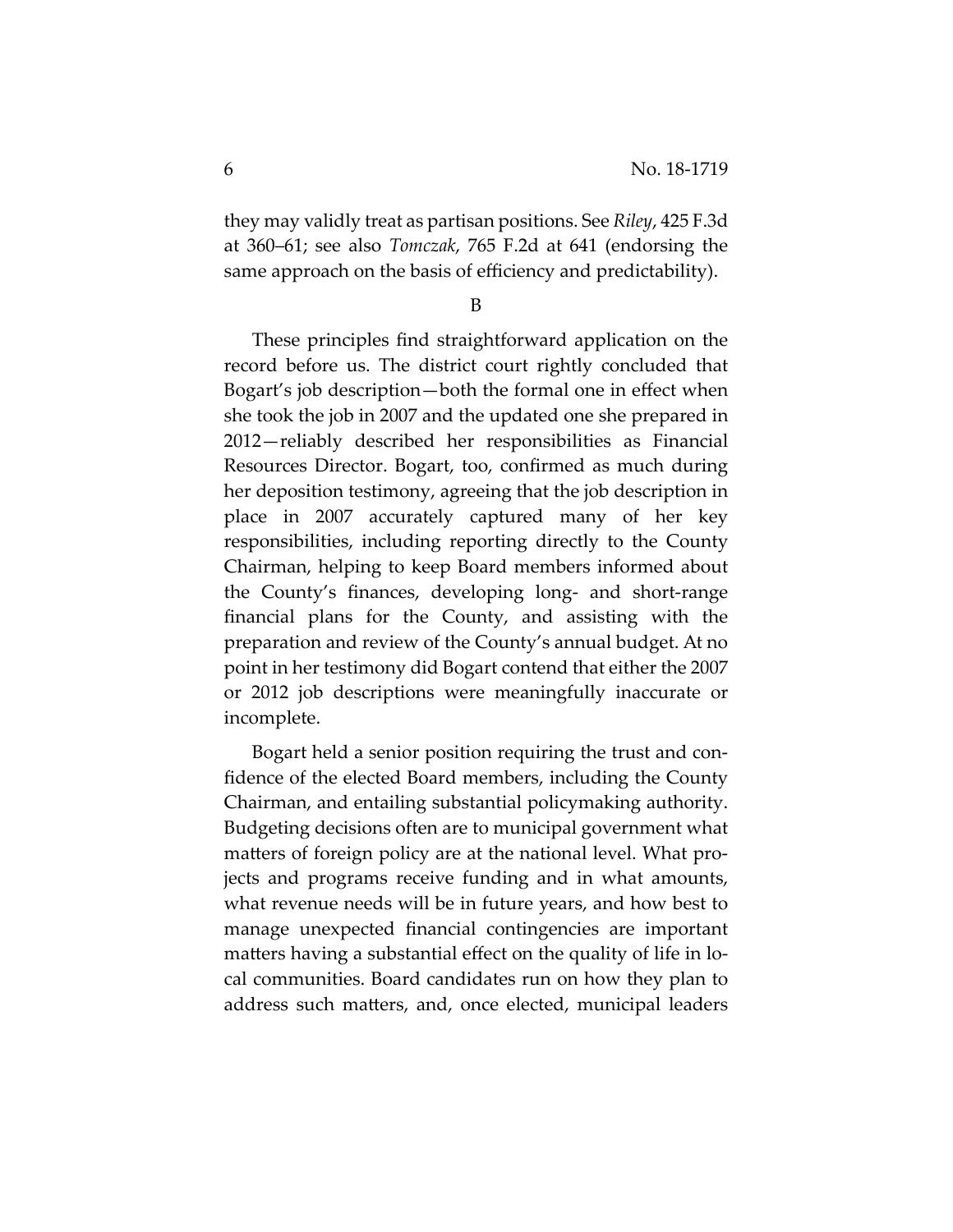need skilled and trusted confidants to help make and implement these difficult fiscal decisions.

Bogart's position as Financial Resources Director was such a position. It was effectively a cabinet-level position in Vermilion County. No more is required to fit within the *Elrod-Branti* exception. See *Allen*, 460 F.3d at 941 (explaining that the *Elrod-Branti* exception applied to a position responsible for "planning, organizing, and directing accounting activities department-wide, establishing fiscal control procedures, administering all business services and keeping management informed of potential problems in expenditures or fiscal agreements"); see also *Nader v. Blair*, 549 F.3d 953, 960 (4th Cir. 2008) (explaining that the *Elrod-Branti* exception applied to a position responsible for preparation and oversight of the county budget because "such decisions may be quite personal and contentious"). On this record, the district court properly concluded that Vermilion County could terminate Bogart without offending the First Amendment.

C

Alongside her First Amendment claim, Bogart advanced a separate claim under the Equal Protection Clause, which the district court dismissed as duplicative. The district court may have painted with too broad a brush, for we are not prepared to hold that any and all allegations of discrimination on the basis of political affiliation would fail to state a claim under the Equal Protection Clause.

But this case does not require us to define the full parameters or potential application of the Equal Protection Clause to claims of political discrimination. What the district court faced here was an equal protection claim that exactly